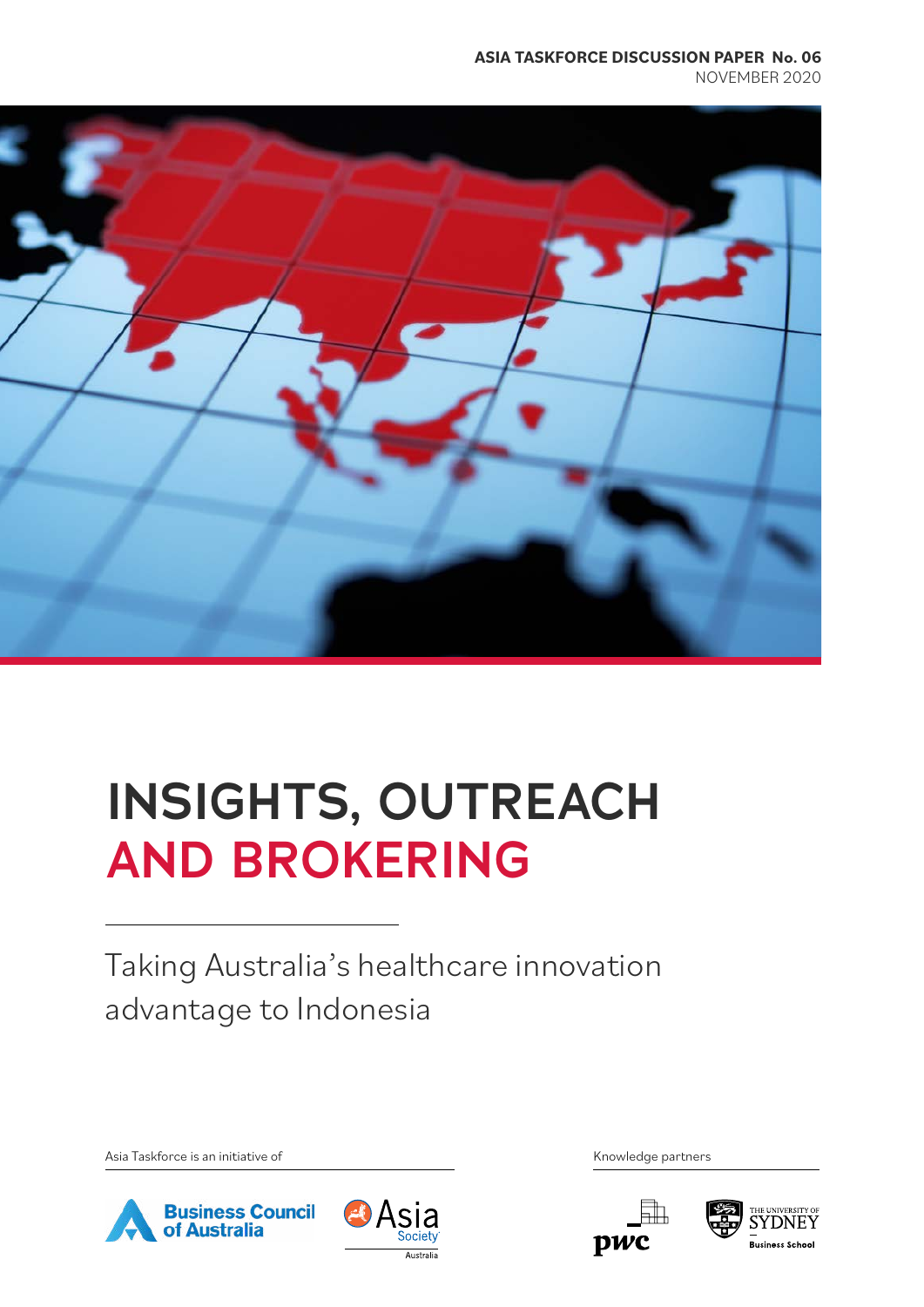# **BACKGROUND**

The Business Council of Australia and Asia Society established the Asia Taskforce (Taskforce) to identify specific industry sectors and countries where Australia has a comparative advantage and where there is local demand. This paper is part of the Asia Taskforce discussion paper on 'Opportunities for Australian business in Indonesian Healthcare'. It draws attention to Australia's healthcare innovation precincts and how the Australian Government can leverage precinct capabilities in healthcare technology, medical services, healthcare and

pharmaceutical infrastructure to support Indonesia's healthrelated challenges.

Through a case study focused on Monash Technology Precinct, we argue that MedTech and pharmaceutical innovation precincts form a readymade cluster that is open to commercial partnerships and access into international markets. They are existing models that demonstrate Australia's advantage in innovation, talent development, industry linkages and international partnerships to deliver improved healthcare and

market growth. If adequately supported with three export development enablers – insights, outreach and brokering – precincts can provide affordable healthcare to citizens, create jobs - and better-skilled jobs - and contribute to export industries. These actions will also encourage the expansion of service delivery and research partnerships that further generate new innovative growth pathways for Australia into growing markets like Indonesia and the Indo-Pacific region.

### **Key points:**

In this paper, we:

- Feature the Monash Technology Precinct, one of Victoria's two major world-class healthcare innovation precincts, as an example of a highly flexible and mature model of business-university collaboration;
- Explore what this Precinct produces as exportable services; and
- Highlight the role that a healthcare innovation precinct could play in helping Indonesia meet its health and economic objectives.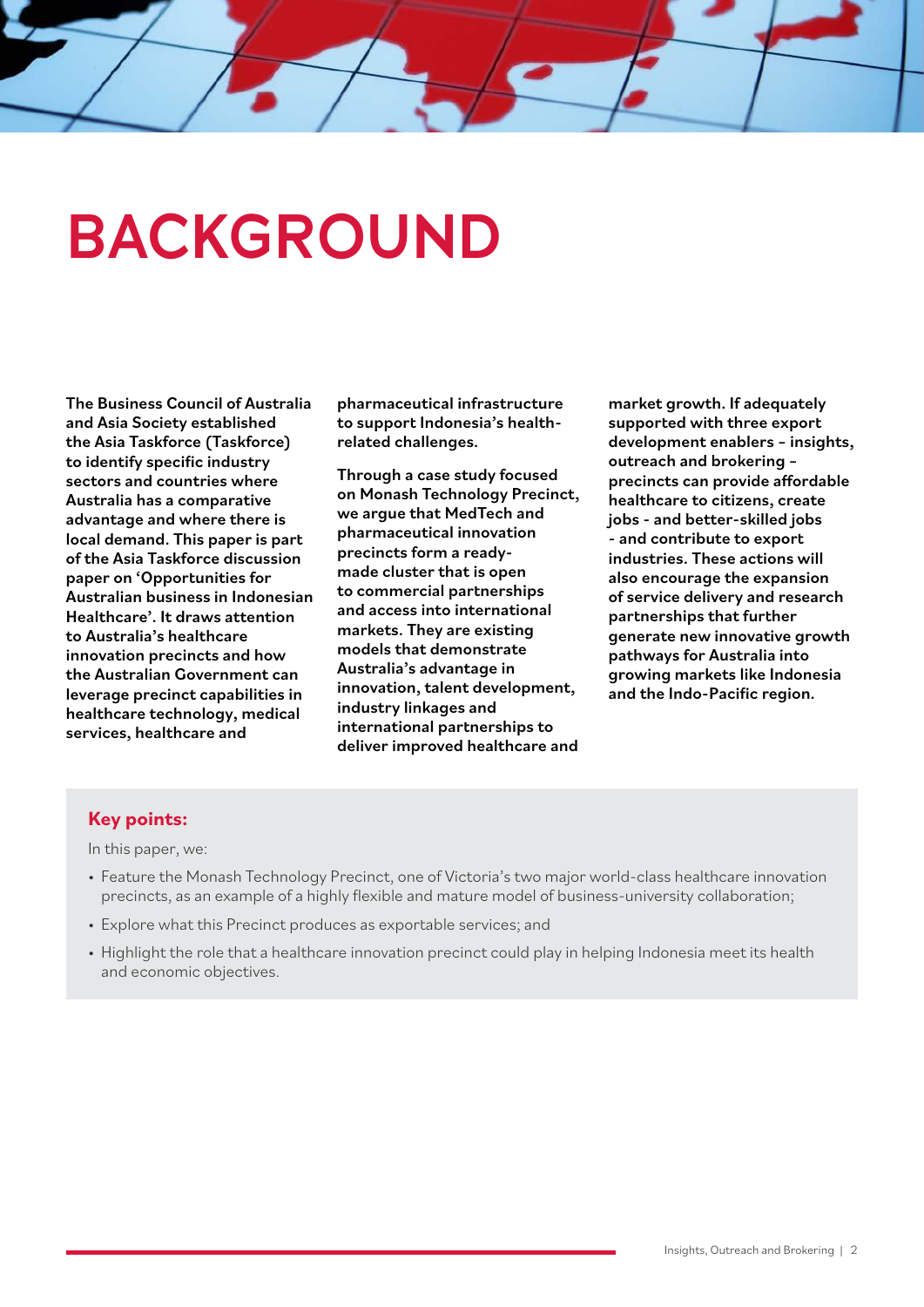# **INTRODUCTION**

The Indonesia-Australia Comprehensive Economic Partnership Agreement (IA- CEPA) opens up new pathways for Australian business in healthcare. The discussion paper on 'Opportunities for Australian business in Indonesian healthcare' outlines several areas where Australia's competitive advantage can contribute to Indonesia's growing healthcare demands.

Indonesia's growing affluence is placing additional demands on the country's already underresourced healthcare system. Non-communicable diseases (NCDs), especially preventing illness, disability and premature deaths, is one of Indonesia's grand challenges. Indeed, NCDs, including mental health conditions, is the leading cause of disease and sudden death in Indonesia.<sup>1</sup> They also come at a high cost, with an estimated economic loss of US\$7 trillion between 2011 and 2025 in low and middle-income countries alone. Indonesia already spends the majority of its public health insurance scheme on  $NCDs<sup>2</sup>$ 

Australia is a recognised leader in healthcare innovation, science and research. It produces novel science, cutting-edge technologies and a strong talent pool. The medical technologies (MedTech) and pharmaceuticals sectors are

among the most innovative and significant contributors to R&D globally and within Australia. Australia contributes 3% of the world's biomedical research. It is one of the strongest performing sectors in business expenditure on R&D. Manufactured exports in 2015 was \$4.6 billion, and the industry generates 48,000 jobs (10,000 medical technologies; 22,000 pharmaceutical and biotech; 16,000 health and medical research $)^3$ 

Australia's competitive advantage in MedTech and Pharmaceutical has little penetration into Indonesia's large and rapidly expanding market - from medical devices, laboratory equipment, diagnostic tools to digital health like telemedicine and data science, including human capital development.

Australia's MedTech and pharmaceutical ecosystem comprises a range of significant activities and a well-established value chain of stakeholders. The activities span service delivery to manufacturing and development. These are all applied to strengthen health systems, including tackling the burden of heart disease, diabetes, chronic lung disease, cancer, obesity and mental health conditions. Its value chain consists of many parts - from consumers and patients, universities, other research organisations, local small and medium enterprises, and multinational companies, funders and investors, service providers, industry organisations, governments, regulators, policymakers and clinicians. (See Figure 1)

### Figure 1 MedTech and Pharmaceutical ecosystem of activities and a value chain of stakeholders



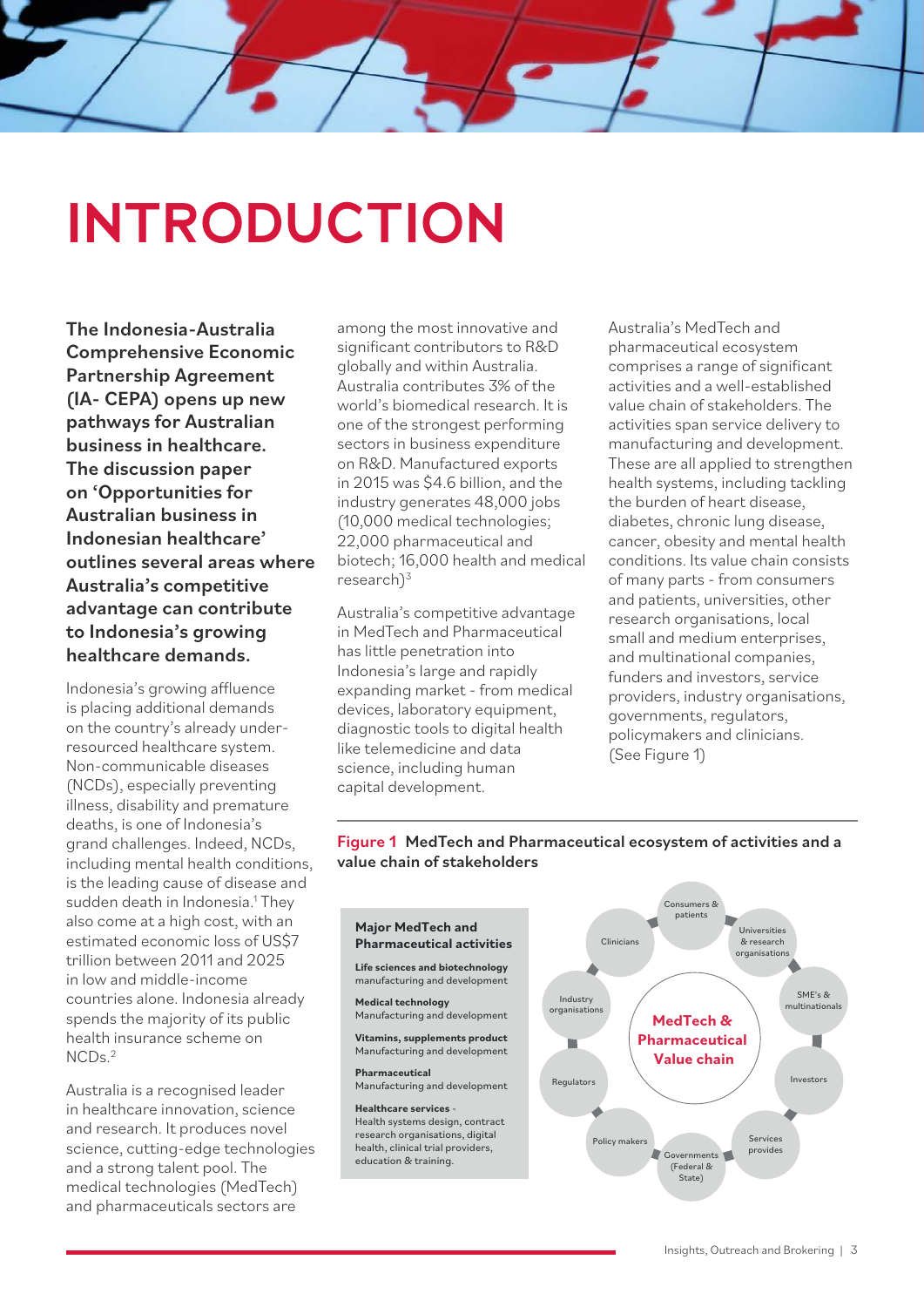# **INNOVATION PRECINCTS AS COMPETITIVE ADVANTAGE**

While the MedTech and pharmaceutical value chain span community, policy, research and industry, its innovative capacity lie in the nation's innovation and science ecosystem. The ecosystem consists of a strong education and research sector, world-leading public research agencies, cuttingedge research infrastructure and innovative businesses expanding their impact globally.<sup>4</sup> Increasingly, it also consists of large multinational companies like Johnson & Johnson and Pfizer that use Australia as an international trade and investment base for doing business in the Indo-Pacific region.

At the heart of the ecosystem are innovation precincts. Precincts are located around major institutions such as universities, hospitals and medium to large companies involved in the commercialisation of innovation.

Precincts are locations **"** where intellectual capital, commercial focus and collaborative approaches converge. It is at this convergence that discoveries are made, commercial applications created, and talent developed to lead innovative growth."

A couple of points about precincts: first, precinct infrastructure does not provide a seamless concept-to- international market path for businesses. It instead gives companies a capabilities-based, problemsolving service organisation to seed innovative sectors like MedTech, biotechnology and pharmaceuticals. Companies in these precincts tend to look for capabilities that can assist them with rapid design, development, validation of products to manage

access to Australia's established R&D infrastructure and high- value skills base. (See Figure 2)

Precincts help companies from start-ups, SME and large corporations – to reduce risk, cost and time-to-market for new products.

The second point is that most precincts in Australia currently lack the in-house expertise and capability to help companies take their 'export-ready' products to international markets.

Companies tend to rely on the Government for help. For instance, through a range of support by the Victorian Government, the state's MedTech and pharmaceutical sector has generated close to A\$40 billion in exports over twenty years (1999-2017).

Support includes infrastructure investments, regular trade missions and access through its extensive international network of trade offices. There is an opportunity to take a national approach by providing support to companies with export or near to export ready products access international markets like Indonesia. (See Figure 2)

Figure 2 Innovation precincts provides companies with services that create new products (shading identifies a potential service opportunity)

Research & Feasibility

Concept design

Concept development

Rapid Rapid Commercialisation International<br>prototyping Commercialisation markets

markets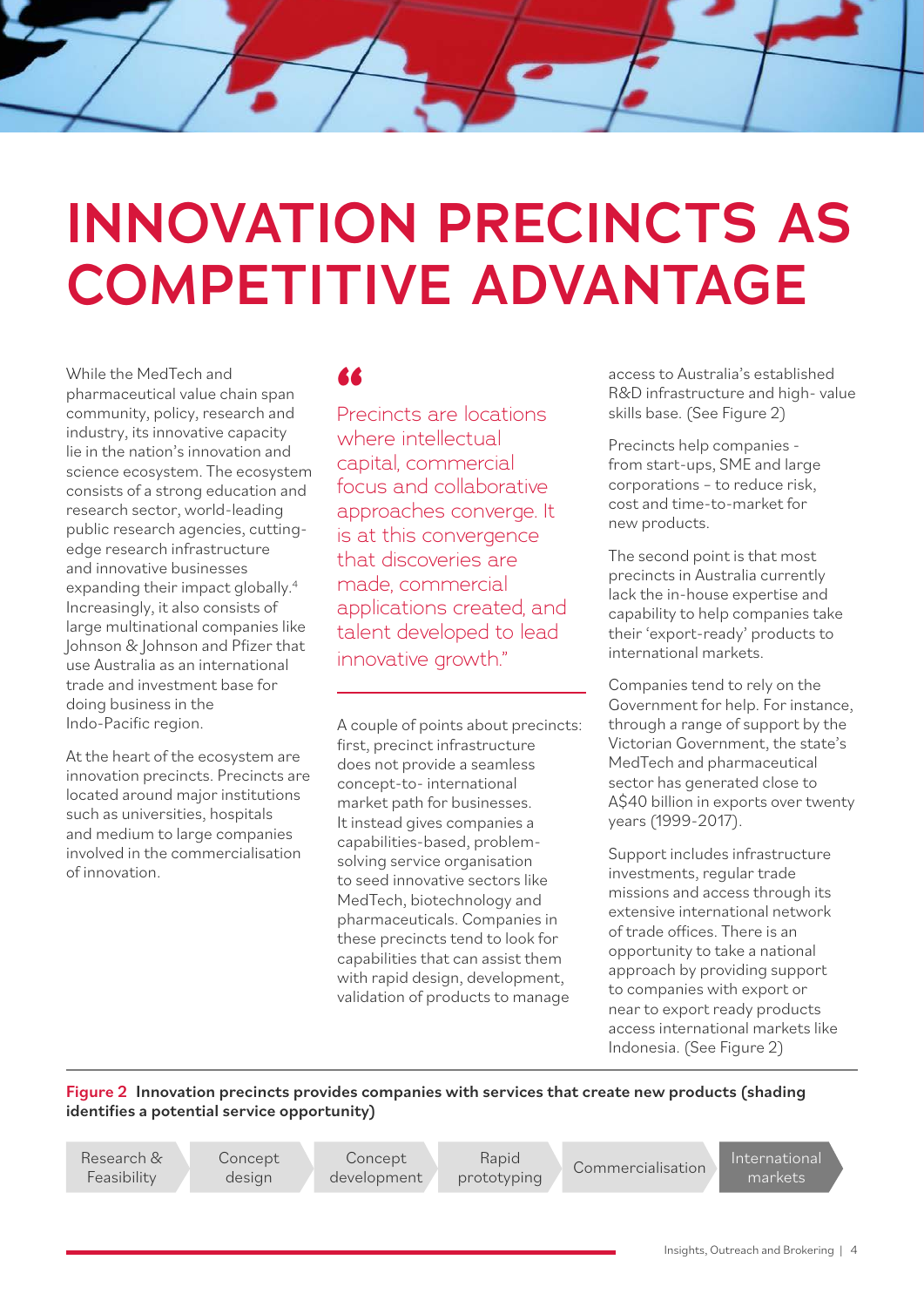Australia has four of the world's best 25 life sciences and biomedical innovation clusters - Melbourne (ranked no. 4), Sydney (7), Perth (17), Brisbane (25). The Melbourne Life Sciences cluster is ranked number four in the world after San Francisco, Boston and New York. (See Figure 3)

Melbourne is one of the largest Life Sciences clusters globally. (See Figure 4) It hosts more than 40% of Australia's biomedical researchers. It attracts 40% of Australia's medical research funding, and it is one of only three cities in the world to have two universities in the global top

20 biomedicine rankings - University of Melbourne and Monash University. About 53% of all ASX listed Life Sciences companies are based in Melbourne<sup>5</sup>

### Figure 3 Top 10 global life sciences innovation precincts<sup>6</sup>



### Figure 4 Victoria's key MedTech and Pharmaceuticals clusters and business locations

![](_page_4_Figure_6.jpeg)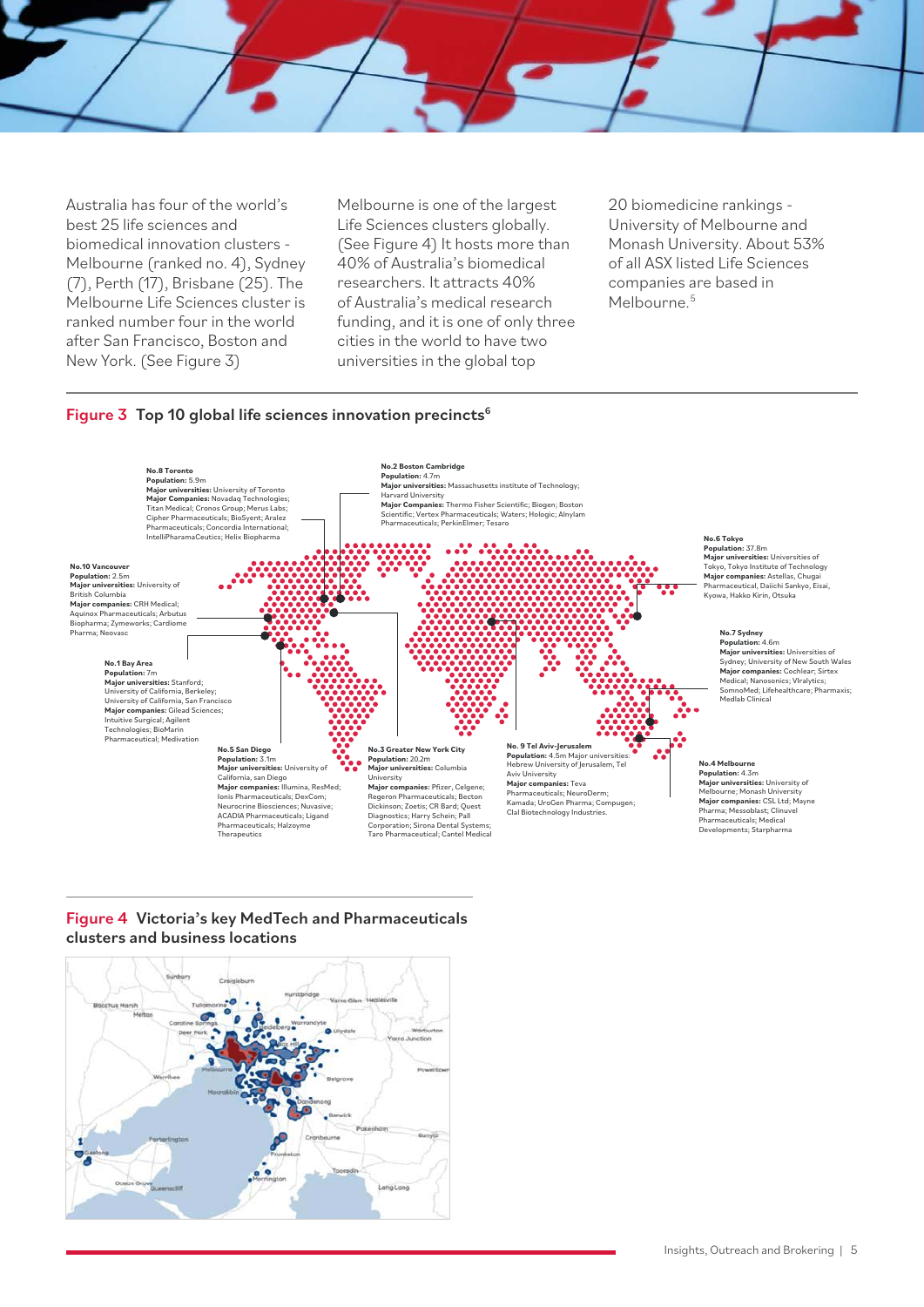# **HEALTHCARE INNOVATION PRECINCTS**

Precincts develop through a combination of factors. Market forces is an important factor leading companies to seek innovation and talent to help stay competitive. Many of them form links with research organisations to help expand market opportunities. In 2015, Philips Healthcare moved its US R&D headquarters to Boston- Cambridge. A year later GE followed with shifting 600 of its tech jobs to the area. Now Amazon, Twitter, Google, IBM, Schlumberger, Microsoft, Comcast and Oracle have an R&D presence in the Precinct.

Decades of investment is another factor contributing to precinct development. Federal and state governments and universities invest significantly over time in physical, transport, digital and

research infrastructure to support precinct development. In 2007, the Australian Government built a national synchrotron facility on land next to Monash University. The facility supports research and industry applications in advanced materials, food technology, defence science, biomedicine, electronics, energy and mining. Victoria's 'Plan Melbourne' is a metropolitan planning strategy over 35 years to develop transport links and accommodation to improve the growth and clustering of business activity and knowledge-based industries. Universities also are key drivers behind innovation precincts through significant investments in science infrastructure, entrepreneurship programs, and talent development.<sup>7</sup> In 2003,

Monash University completed its first stage development of the Monash Science and Technology Research and Innovation Precinct (the STRIP). The Precinct capitalises on its location - in technology and commercial light- manufacturing corridor in south- east suburbs. The STRIP has now become core to the Monash Technology Precinct.

Melbourne's healthcare innovation clusters are organised into two geographical precincts: the Melbourne Biomedical Precinct located in metropolitan Melbourne; and the Monash Technology Precinct, in Southeast of Melbourne metropolitan. Over a relatively short time, both precincts have become important drivers of commercial and export growth.

## **Following are some highlights8:**

- Australia is a leading location for the commercial MedTech and pharmaceuticals sector. The commercial sector includes more than 180 companies based in Victoria, including 61 ASX-listed companies with a combined market capitalisation of A\$60 billion.
- Employs more than 23,000 highly skilled people.
- A thriving ecosystem for healthcare start-ups with 13 internationally competitive companies listed on the ASX over the last five years with a combined market capitalisation of \$7.1 billion as at March 2018.<sup>9</sup> (See Figure 5)
- Attract companies such as CSL, Pfizer, Johnson & Johnson to establish head R&D branches.
- Exports (high-value manufactured export products) increased from \$683 million in 2012 to \$2.2 billion in 201810. (See Figure 6)
- Top five export markets (2011-2016) United States,
- Europe, South East Asia, East Asia, including China and the Middle East and North Africa.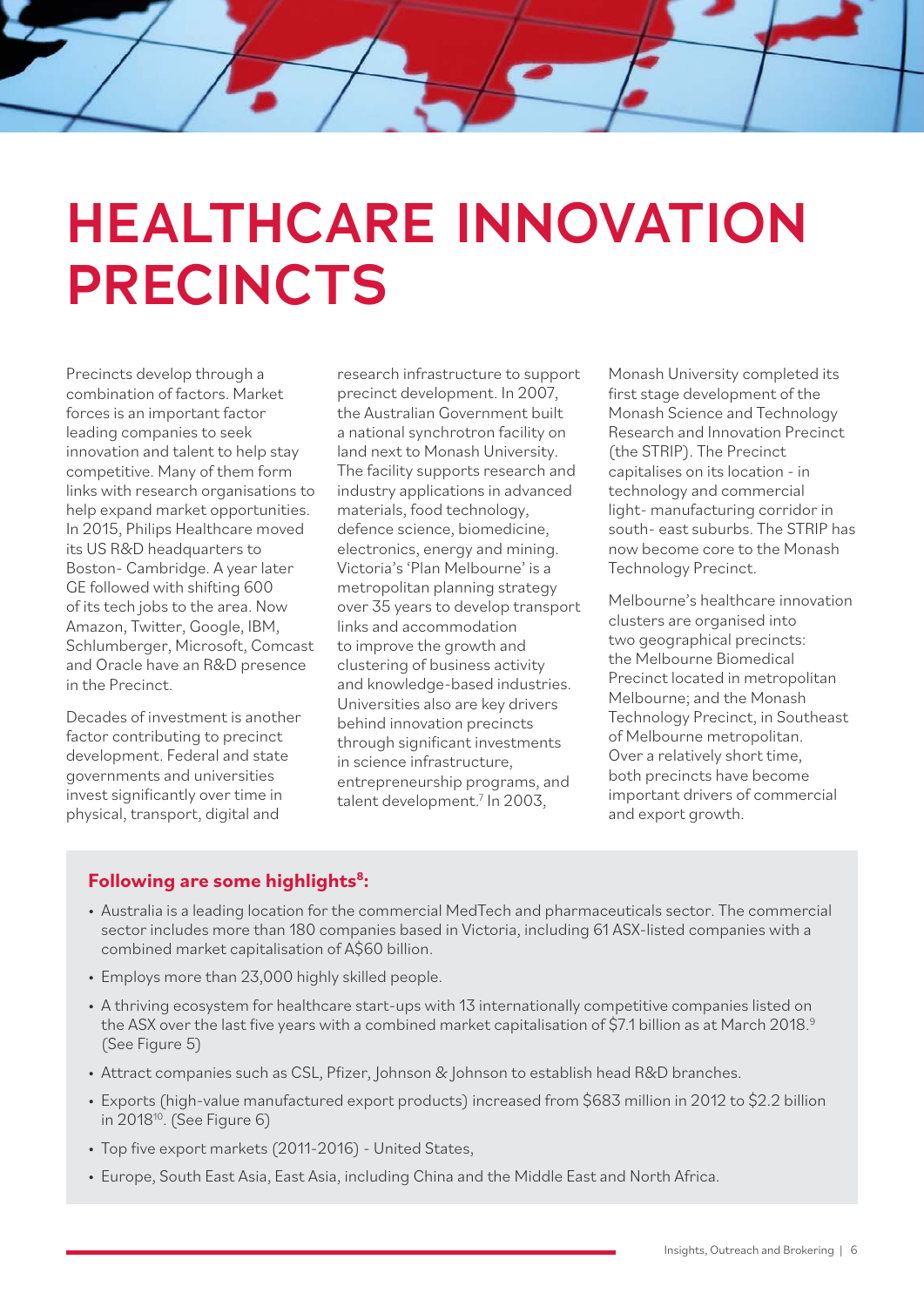### Figure 5 Victoria thriving healthcare start-ups ecosystem Figure 6 Value of

**AdAlta** 2016\*

# Pharmaceuticals Exports<sup>11</sup> 2012 <sup>683</sup> <sup>749</sup> 1345 2200 2014 2016 2018 **Japara Healthcare** 2014\*

Victoria's MedTech and

![](_page_6_Figure_3.jpeg)

Figure 7 Two examples of Victorian-based MedTech and Pharmaceuticals exports

## **Leica Biosystems**

Leica Biosystems is a medical device company specialising in the design and build of diagnostic and research instruments in the fields of oncology, haematology and life sciences. The company provides instruments from Biopsy to diagnosis. Leica Biosystems business has doubled over the past 5 years. As a major player in anatomical pathology, exporting in excess of 90 per cent of all products designed and manufactured in their Melbourne facility.

## **Care Essentials**

Care Essentials Pty Ltd manufactures and sells high- quality medical devices, namely Forced Air Warming System, for use in Operating Theatres all over the world. Warming during surgery reduces the chance of infection, increases the speed of recovery and prevents hypothermia.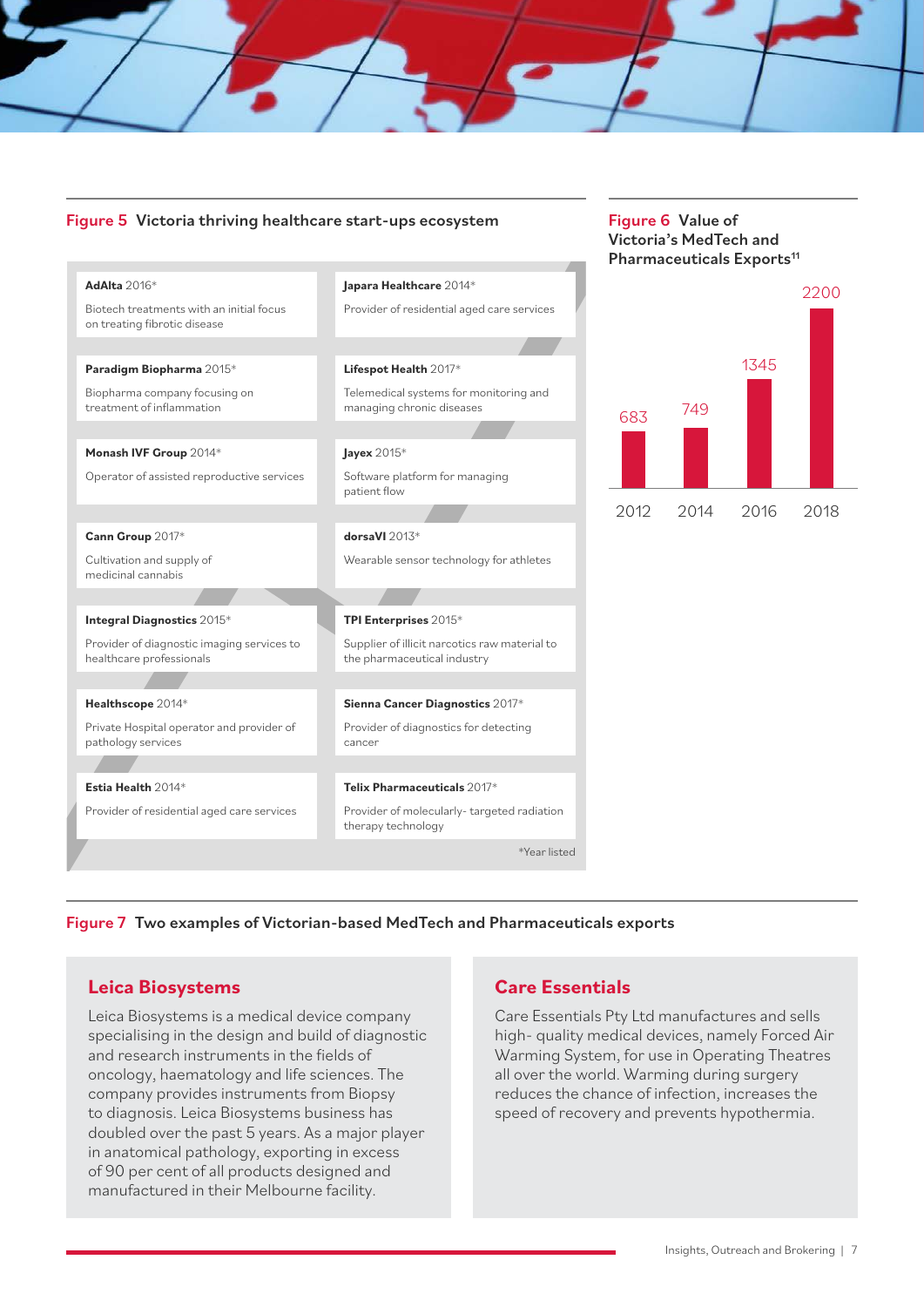# **MONASH TECHNOLOGY PRECINCT**

The City of Monash, located in the Southeast of Melbourne, is a leading region of innovation, employment, economic growth and exports. After the Melbourne metropolitan, it is Victoria's second-largest economic and employment hub. At the centre of the region is the Monash Technology Precinct (MTP). The Precinct is home to a significant concentration of Victoria's knowledge-based industries, particularly in the fields of education, health and advanced manufacturing. Surrounding the Precinct are 13,000 businesses, of which 70% are in high-value and advanced manufacturing, contributing \$9.4 billion to the Victorian economy and employing 82,000 people.

Collaborating with businesses in this region is Monash University with 83,663 students, of which 4,733 are PhD students and a total research income of A\$342 million.

Along with Monash are major facilities including the Australian Synchrotron, CSIRO - its largest site in Victoria, the Melbourne Centre for Nanofabrication, the Monash Children's Hospital, and the Monash Medical Centre. New major investment in the Precinct is the A\$543 million development of the Victorian Heart Hospital - Australia's first dedicated heart health and research hospital. Combined, the region contributes A\$2.8 billion in exports to the Victorian economy, with manufacturing, education and

training dominating and hosting a high proportion of the Indonesian diaspora - 1,200 in 2019.

The MTP activities focus on four particular areas: Health Sciences; Future Materials and Processes; Artificial Intelligence; and Data Science. In advanced manufacturing, the Precinct is home to over 70% of Victoria's high value and advanced manufacturing.

### Figure 8 City of Monash Export Services<sup>12</sup>

![](_page_7_Picture_7.jpeg)

### **2015/16 \$2.2 Billion**

\$900m - Manufacturing \$600m - Wholesale Trade \$400m - Education and Training

### **2018/19 \$2.8 Billion**

\$1B - Manufacturing \$684m - Education and Training \$477m - Wholesale Trade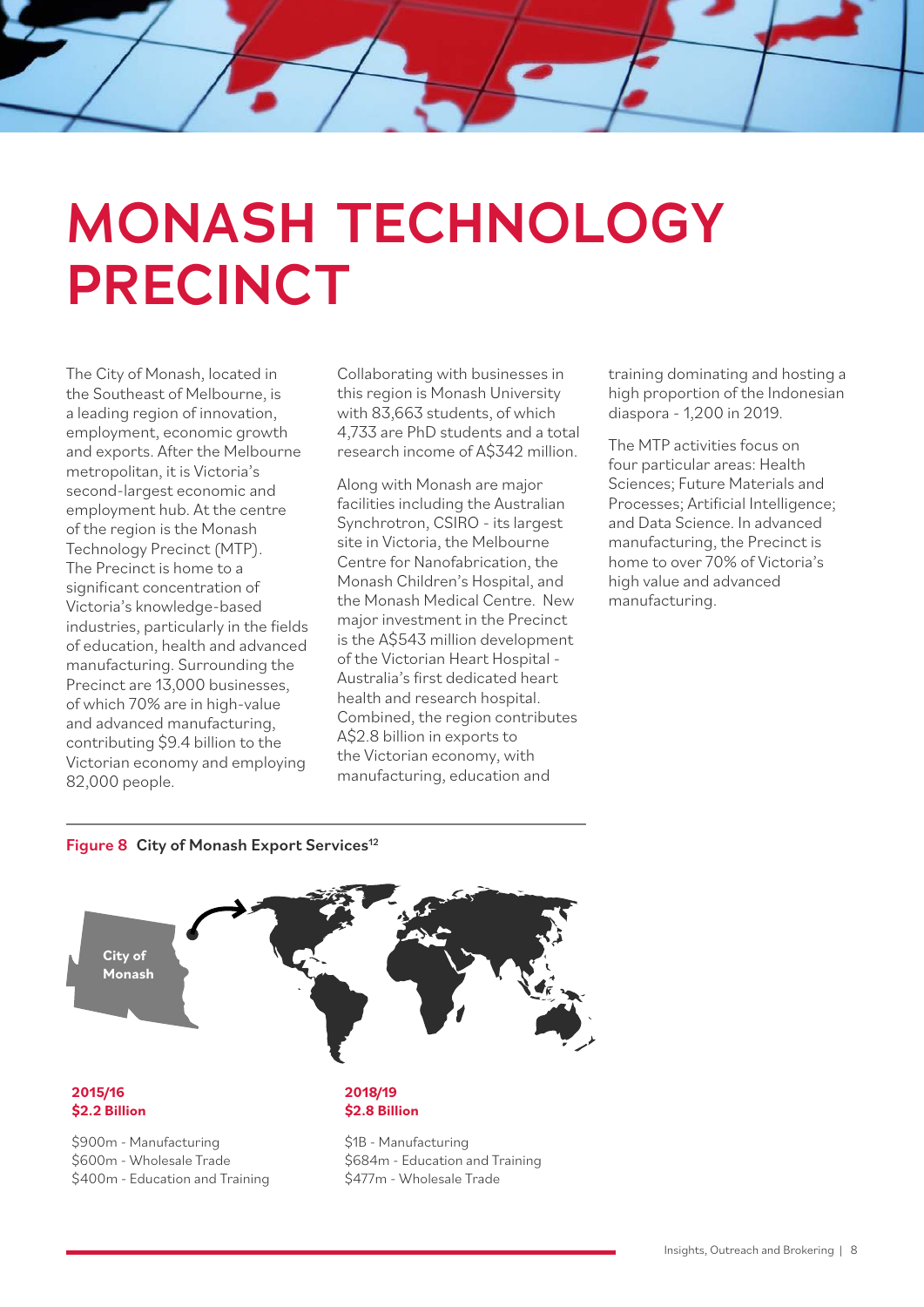# **INDUSTRY-UNIVERSITY COLLABORATIONS IN HEALTHCARE INNOVATIONS**

MTP hosts a number of local and foreign industry partners. They include Agilent, Johnson & Johnson, ABB, BHP Billiton, Bosch, Pfizer, Hydrix, Chobani, Woodside, Janssen & Lockheed Martin. Below are examples of universityindustry collaborations in healthcare.

**Example 1: I&I Lab - Colocation to enhance export market -** The Victorian headquarters for  $|\&|$ 's scientific, investment and commercialisation arms, is located in the MTP to identify MedTech and pharma projects that can lead to commercialisation.  $|&$  brings the global market to the Precinct and facilitates access by researchers and companies to the expertise across Johnson & Johnson's scientific research, investor and commercial business arms. Medical technologies and pharmaceuticals have been identified by the Victorian State Government as one of eight priority sectors with strong potential for significant growth. The extent to which companies collaborate with precincts can grow and change: use of open-source facilities and access to talent (students and researchers) or full scale investment with a clear commercialisation agenda.

**Example 2: Pfizer and Monash alliance to discover new therapeutics -** Monash joins Pfizer's Centers for Therapeutic Innovation (CTI) which is a unique academic-industry collaboration model designed to bridge the gap between early scientific discovery and its translation into new medicines and therapies. Together, Pfizer and Monash are working to create new therapies for cancer and fibrosis. Pfizer has benefited from the partnership by gaining access to world-leading science and novel therapeutic targets, while Monash has gained exposure to the industry translation and research and development process.

**Example 3: Pulp and Paper and Health Technology - A blood-typing test based on bioactive** paper has enormous implications for use in the developing world and poor and remote regions. The test uses bioactive paper, which can be stored in a variety of conditions, maintains its efficacy for months, and can be manufactured easily and cheaply. The results can be interpreted by someone without medical knowledge or skills. By comparison, traditional blood-type tests require complex and expensive laboratory equipment, careful refrigeration of antibody reagents and someone with a university degree in pathology. With industry partner Haemokinesis, the first blood typing paper diagnostic is in full commercialisation. The group are now working on other paper diagnostic measures for other health conditions.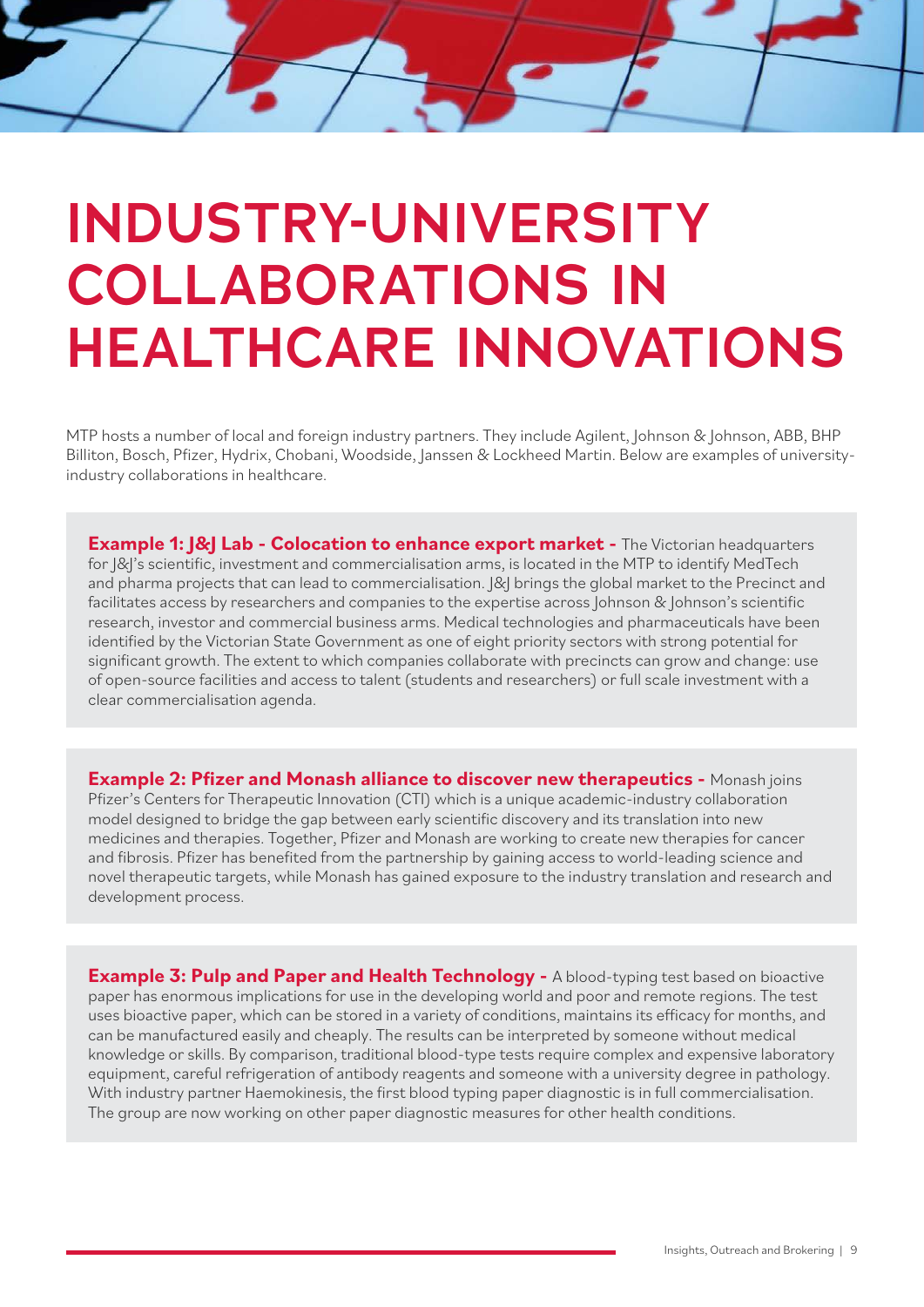**Example 4: Product Impact - Oxytocin Inhaler -** Death during childbirth as a consequence of unchecked postpartum haemorrhage is still a frighteningly real risk for many women, even though it can be readily prevented by a dose of the hormone oxytocin. This life-saving measure, which stems excessive blood loss, is largely confined to developed countries because oxytocin must be kept in cold storage and injected by trained staff using sterile syringes. Monash University researchers across precincts in Parkville and Clayton have developed a new formulation of oxytocin that is stable at room temperature and resistant to degradation. The team has collaborated with healthcare workers and women in rural areas of developing countries to design an inhaler that can be used with minimal training. Making an oxytocin inhaler a standard part of every midwife's bag, or including one in a safe birthing kit for expectant mothers, could be the difference between life and death for hundreds of thousands of women. The project has received funding and support from a number of organisations including the World Health Organization, the Bill and Melinda Gates Foundation, Grand Challenges Canada and GlaxoSmithKline (GSK). Johnson & Johnson Innovation also collaborate on this project. Postpartum haemorrhage mortality rates in Indonesia continue to be one of the highest in Southeast Asia. Indonesian maternity health workers could both inform ongoing refinement of the product and contribute to improving health outcomes for women.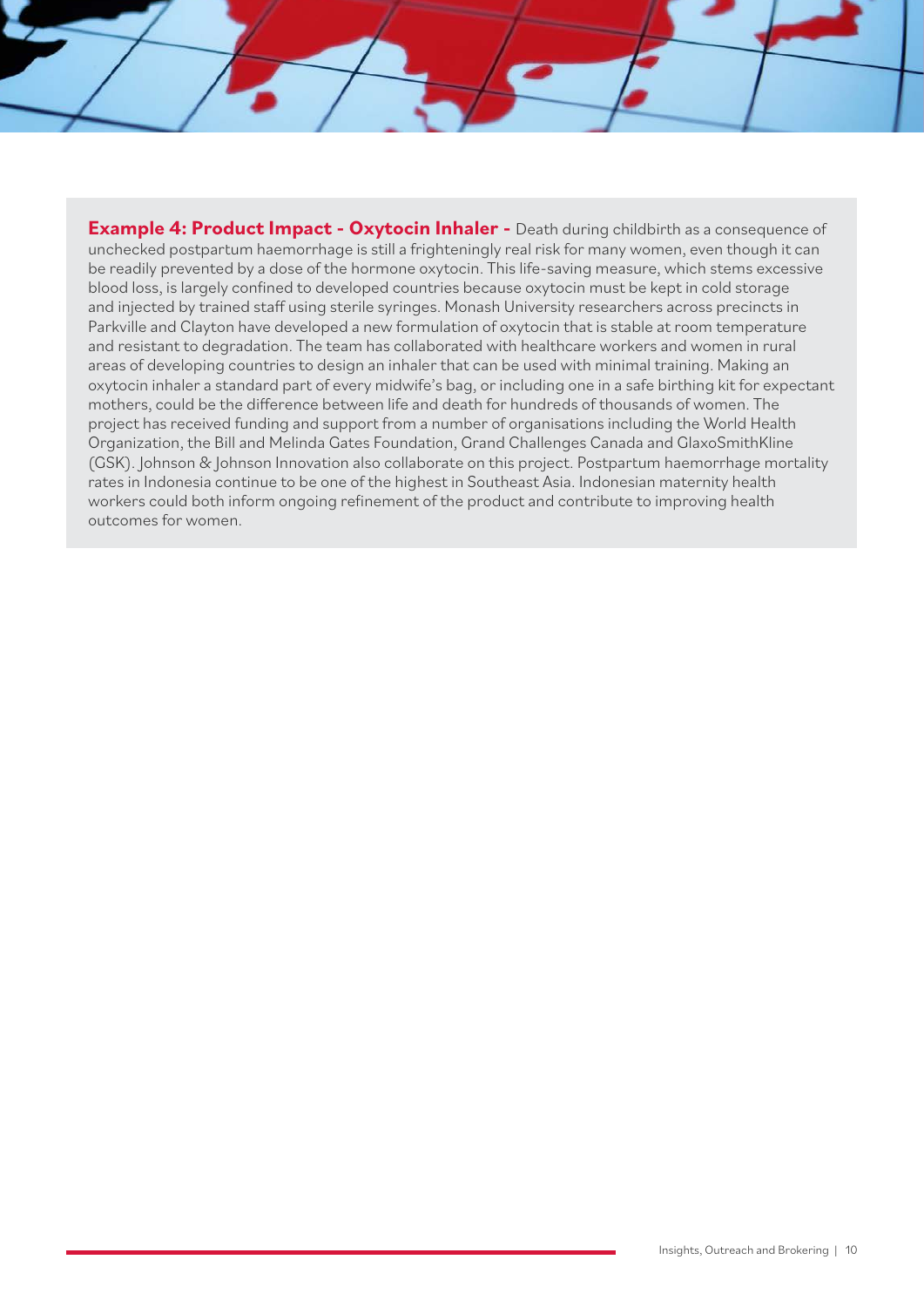# **HEALTHCARE INNOVATIONS AND INDONESIA**

Indonesia's market size - the fourth largest in the world covering over 200 million people - and government spending on universal healthcare, plus 20 million people covered by private health insurance, makes it an important growth opportunity for Australia.

Innovation precincts could play an important role in helping Indonesia meet its health and economic objectives. Below are some examples of opportunities for precincts.

| <b>OPPORTUNITIES</b>                                                                                                                                                                                                                                                                                                    | <b>EXAMPLES OF PRECINCTS CAPABILITY</b>                                                                                                                                                                                                                                                                                                                                                                                                                                                                                                                                                                                     |
|-------------------------------------------------------------------------------------------------------------------------------------------------------------------------------------------------------------------------------------------------------------------------------------------------------------------------|-----------------------------------------------------------------------------------------------------------------------------------------------------------------------------------------------------------------------------------------------------------------------------------------------------------------------------------------------------------------------------------------------------------------------------------------------------------------------------------------------------------------------------------------------------------------------------------------------------------------------------|
| Indonesia's growing middle class and universal<br>healthcare program are driving demand for<br>healthcare services                                                                                                                                                                                                      | <b>Drug discovery and development -</b> Melbourne's new drug development accelerator, a<br>partnership between Monash University and the University of Melbourne to deliver new<br>investment opportunities for biotechnology companies and venture capital funds. There are<br>22 pharmaceutical manufacturers producing a variety of products for international markets<br>using advanced manufacturing technologies.                                                                                                                                                                                                     |
| Indonesia's medical devices technology market is<br>growing and over the next four years, it expects<br>to pass US\$1.9 billion. <sup>13</sup> The market is expected to<br>remain heavily import-dependent due to limited<br>domestic production - local manufacturers<br>currently only meet 10% of the local demand. | MBusiness opportunities primarily exist in surgical equipment, high-intensity focused<br>ultrasound, radioimmunotherapy and clinical laboratory equipment used for diagnostic<br>tests, particularly for molecular diagnostics, microbiology, and immunochemistry testing<br>and genetics testing. <sup>14</sup><br>Neuroscience research and development - Melbourne neuroscientist and leading                                                                                                                                                                                                                            |
|                                                                                                                                                                                                                                                                                                                         | medical radiation physicists and chemists are working with companies like Siemens to<br>advance MRI and PET imaging technologies.                                                                                                                                                                                                                                                                                                                                                                                                                                                                                           |
|                                                                                                                                                                                                                                                                                                                         | Regenerative Medicine - Global medical engineering company, Invetech, working closely<br>with Organovo to help them design and manufacture the world's first commercial 3D<br>bioprinter. Regenerative medicine leader, Mesoblast Ltd is leveraging a proprietary stem<br>cell technology platform to establish a broad portfolio of late-stage product candidates for<br>a range of conditions. PolyNovo Biomaterial Pty Ltd won approval from the United States<br>Federal Drug and Administration to sell NovoSorb, a temporary lattice inserted ahead of<br>eventual skin grafts for patients with burns. <sup>15</sup> |
|                                                                                                                                                                                                                                                                                                                         | Medical technologies - Melbourne is home of the Cochlear implant and Bionic Eye.<br>Dorsavi has developed an FDA-cleared wearable sensor system used by sporting teams and<br>organisations to measure movement and posture to reduce injuries. Medical Developments<br>International, manufactures Penthrox, a device which allows the inhalation of safe pain relief<br>for use in emergency situations.                                                                                                                                                                                                                  |
| Education & workforce - Indonesia needs<br>more trained doctors and nurses and medical<br>administrator. Many new private medical<br>institutes and clinics have been opened in major<br>cities, experiencing significant growth despite<br>the economic slowdown.                                                      | Higher Education and Vocational Education and Training services - Melbourne is the<br>number one destination for Indonesian students, enrolling 4,692 in 2019. Indonesia is the<br>MTP's fifth highest market for export of its education services. Since 2017, it has attracted<br>approximately 1500 Indonesian student enrolments. Monash has graduates more than<br>11,000 Indonesian students with many holding prominent roles in Government, industry,<br>the professions and education.                                                                                                                             |
| Most medical expenses are in the private<br>healthcare system, accounting for 53.4 percent<br>of overall healthcare spending. The island of<br>lava offers a higher standard of medical care in<br>Indonesia, especially in the capital - Jakarta.                                                                      | Health systems strengthening: In September 2015, the Victorian Government finalised<br>two health collaboration agreements with Jiangsu and Sichuan Provinces. The agreements<br>provide scope to jointly design hospitals and clinics, train health staff and medical specialists<br>and promote the use of the latest medical technologies. This provides an example of<br>sister-state relations that can be leveraged in healthcare.                                                                                                                                                                                    |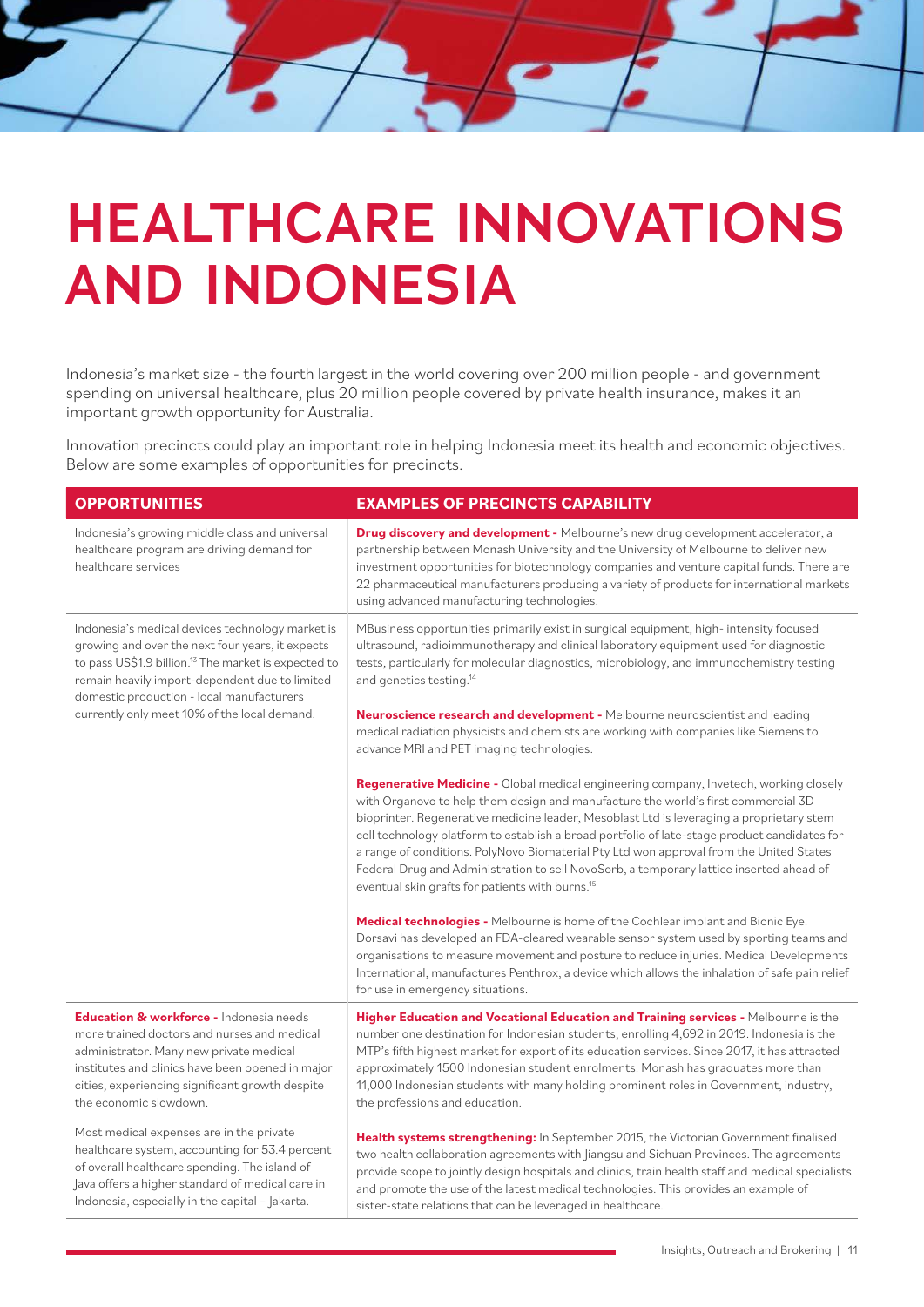# **THREE ENABLERS: INSIGHTS, OUTREACH AND BROKERING**

Australia's healthcare innovation precincts are locations where research and business converge to create commercial and export ready products.

They form a ready-made cluster open to commercial partnerships and access into Indonesia.

That if adequately supported, through three export development enablers – insights, outreach and brokering – precincts can play an important role in supporting Australia's long-term Indonesia and Asia engagement.

These enablers are needed so that an effective supply-demand value-chain can be crafted that ultimately results in the transfer of knowledge, technology and capability between nations. These enablers will improve the connectivity between the two countries and beyond sharing knowledge, will ultimately allow for businesses to trade in areas of importance to both nations.

**Improve knowledge and understanding of commercial opportunities in Indonesia's healthcare.**

Work with Indonesia governments – at national and sub-national - as well as private sector hospital and medical centres and university research centres - to help develop a prioritisation framework for their skills and technology needs.

Undertake a market feasibility study that identifies Indonesia's market requirements, opportunities, barriers, gaps, best practices.

Develop and implement a program of market insights and business networking targeting innovation precincts.

Build the supply-demand relationships between the relevant organisations.

**Increase branding and promotion of Australia's relevant healthcare innovation capabilities**

Identify opportunities at Indonesia's national and sub-national levels to promote MedTech and Pharmaceuticals capability, services and education in areas such as:

- Vocational Education and Tertiary Education (VE/TE) - eg. Allied health, Engineering, ICT, Design, Quality Control, Scientific Assessment & Evaluation, Business administration and management, Entrepreneurship.
- Research training in medical research and life sciences
- Provision of diagnostic, medical and clinical services to Indonesian patients, both onshore, off-shore and telemedicine.

### **Enabler 1: Insights Enabler 1: Insights Enabler 3: Brokering**

**Focus support in network creation and relationship development with Indonesian partners**

Assist to strengthen ties and establish links and partnerships in Indonesian markets, including identifying potential private sector, multinational, philanthropic or multilateral investments.

Connect with Indonesia's industry bodies to develop an understanding of Indonesia's market requirements and how to effectively leverage existing networks and potential partners.

Establishing commercial and sector relationships through trade activities, facilitating collaboration and partnership, building government-to- government relationships.

Map and leverage influential alumni and existing networks in Indonesia, including research collaboration networks.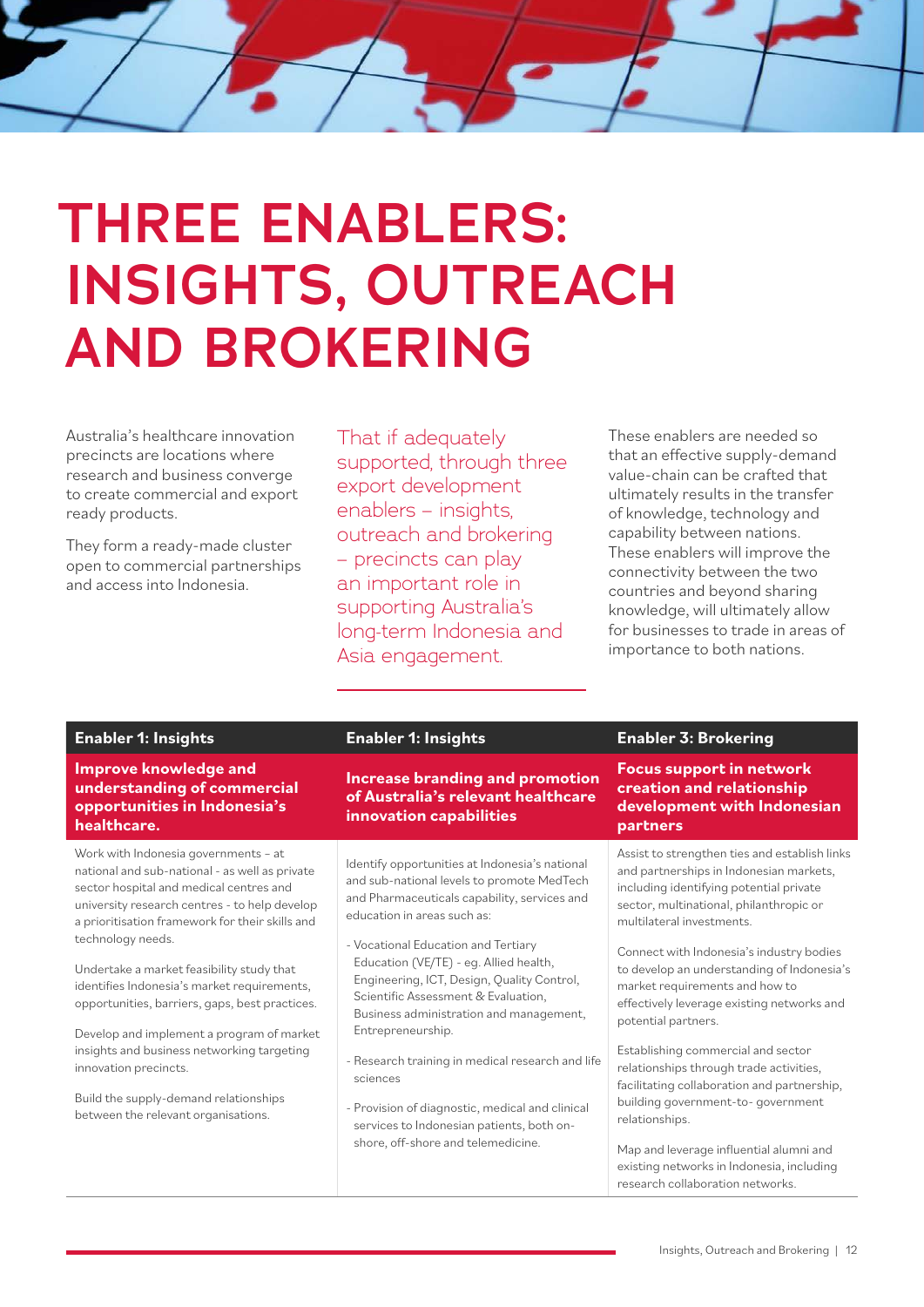# **ENDNOTES**

- 1. World Health Organisation, 2011, From Burden to "Best Buys": Reducing the Economic Impact of Non- Communicable Diseases in Low- and Middle-Income Countries, World Economic Forum, - https://www.who.int/nmh/publications/ best\_buys\_summary.pdf; and Australia-Indonesia Centre's Knowledge Bank hosts a body of research that focuses on Indonesia's health challenges - https://australiaindonesiacentre.org/research-area/health-research-2014-2018/
- 2. See Australia-Indonesia Centre, 2019, Research report, 2014-2018: Health cluster, Final report to the Australian and Indonesian governments - https://2014-2018.australiaindonesiacentre.org; and Discussion Paper on Opportunities for Australian businesses in Indonesian healthcare (include final reference)
- 3. CSIRO, 2017, Medical technologies and pharmaceuticals: a roadmap for unlocking future growth opportunities for Australia, April, p.10
- 4. Australian Government, 2017, Partnering with Australian on innovation, science and research, Commonwealth of Australian, Canberra-http://science.gov.au/international/CollaborativeOpportunities
- 5. 5 Victoria State Government, 2017, State of the sector: Medical Technologies and Pharmaceuticals, Department of Economic Development, Jobs, Transport and Resources, July, Melbourne
- 6. NDF Research, 2017, The Best 25 life sciences clusters http://www.ndfresearch.com/australias-life- sciencesclusters.html
- 7. See Universities Australia, 2017, Startup Smarts: Universities and the Startup Economy, Canberra https://www. universitiesaustralia.edu.au/wp-content/uploads/2019/06/Startup\_press-v2-web-1.pdf; Gardner, M., 2018, How Australian universities are driving innovation, Universities Australia, July - https://www.universitiesaustralia.edu.au/ media-item/how-australian-universities-are-driving-innovative- growth/
- 8. Victoria State Government, 2017, State of the sector: Medical Technologies and Pharmaceuticals, Department of Economic Development, Jobs, Transport and Resources, July, Melbourne
- 9. Dandolopartners, 2020, State of healthTech Victoria, LaunchVic, Melbourne https://launchvic.org/files/State-of-HealthTech-Victoria-FINAL.pdf
- 10. Victoria State Government, 2019, Pharmaceuticals and medtech export growth soars, Department of Jobs, Precincts and Regions, 23 September - https://djpr.vic.gov.au/about-us/news/pharmaceutical-and-medtech- export-growthsoars
- 11. Victoria Chamber of Commerce and Industry, Export Commodity Trade data 2016, Victoria State Government, 2019
- 12. Data sources: National Institute of Economic and Industry Research (NIEIR), 2019; Australian Bureau of Statistics, 2019; City of Monash Economic Profile, 2019 - https://economy.id.com.au/monash/number-of- businesses-by-industry
- 13. Fitch Solutions, 2020, Indonesia medical devices report,
- 14. Austrade, https://www.austrade.gov.au/australian/export/export- markets/countries/indonesia/industries/healthcare
- 15. 15 Examples sourced from Invest Victoria's website on MedTech, biotechnology and pharmaceuticals https://www. invest.vic.gov.au/opportunities/medical-technologies-biotechnology-and-pharmaceuticals/stem- cell-research-andregenerative-medicine